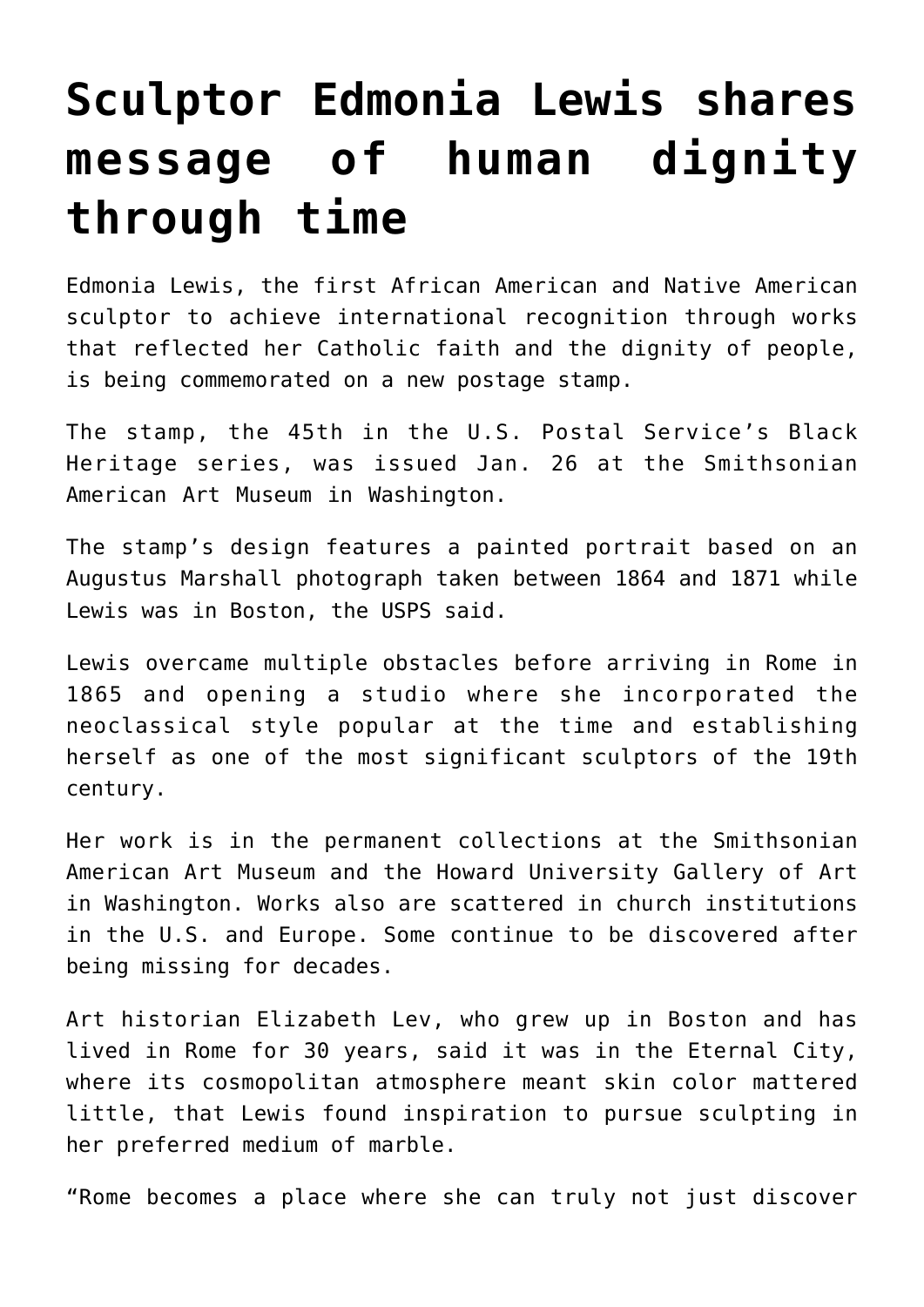herself but become everything she always dreamed to be," Lev told Catholic News Service. "The limitations she felt and were real in many ways in the U.S. were not limitations (in Rome)."

Lev described Lewis' worked as reflecting her mixed ancestry as she created sculptures of notable abolitionists as well as figurative images that reflected experiences of people of color, particularly following the abolition of slavery.

Lewis also portrayed religious images, at times imitating neoclassical and Renaissance artists. One such work from 1875 depicts Moses in an imitation of Michelangelo's 16th-century statue of the man who led the Israelites out of oppression.

An 1874 piece portrays Hagar, an Old Testament heroine who was the maidservant to Sarah, Abraham's wife. Hagar is shown after Sarah banished her to the wilderness in a jealous rage over Hagar's son Ishmael, whom Abraham fathered. Hagar has an empty jug at her feet while looking heavenward as she seeks water. Art experts have surmised that Lewis chose Hagar as a symbol of courage and survival, a symbol of her own experiences.

Details of Lewis' early life are limited. She was born in 1844 in Greenbush, New York, near Albany. Later in life, Lewis maintained she was born July 4 that year. Her father was Haitian American and her mother was Chippewa. Both died before Lewis was 5.

Lewis was raised by her mother's family until she was 12 and was known as "Wildfire," according to a Smithsonian American Art Museum biography. In 1859 at age 15, her older brother, who had become a successful gold miner in California, helped Lewis enroll at Oberlin College in Ohio, one of the first institutions in the country to admit African Americans. She took the name Mary Edmonia Lewis.

She did not graduate, however. Despite the school welcoming African Americans, Lewis was subjected to racism and sexism. In 1862, two friends became ill after Lewis served them wine,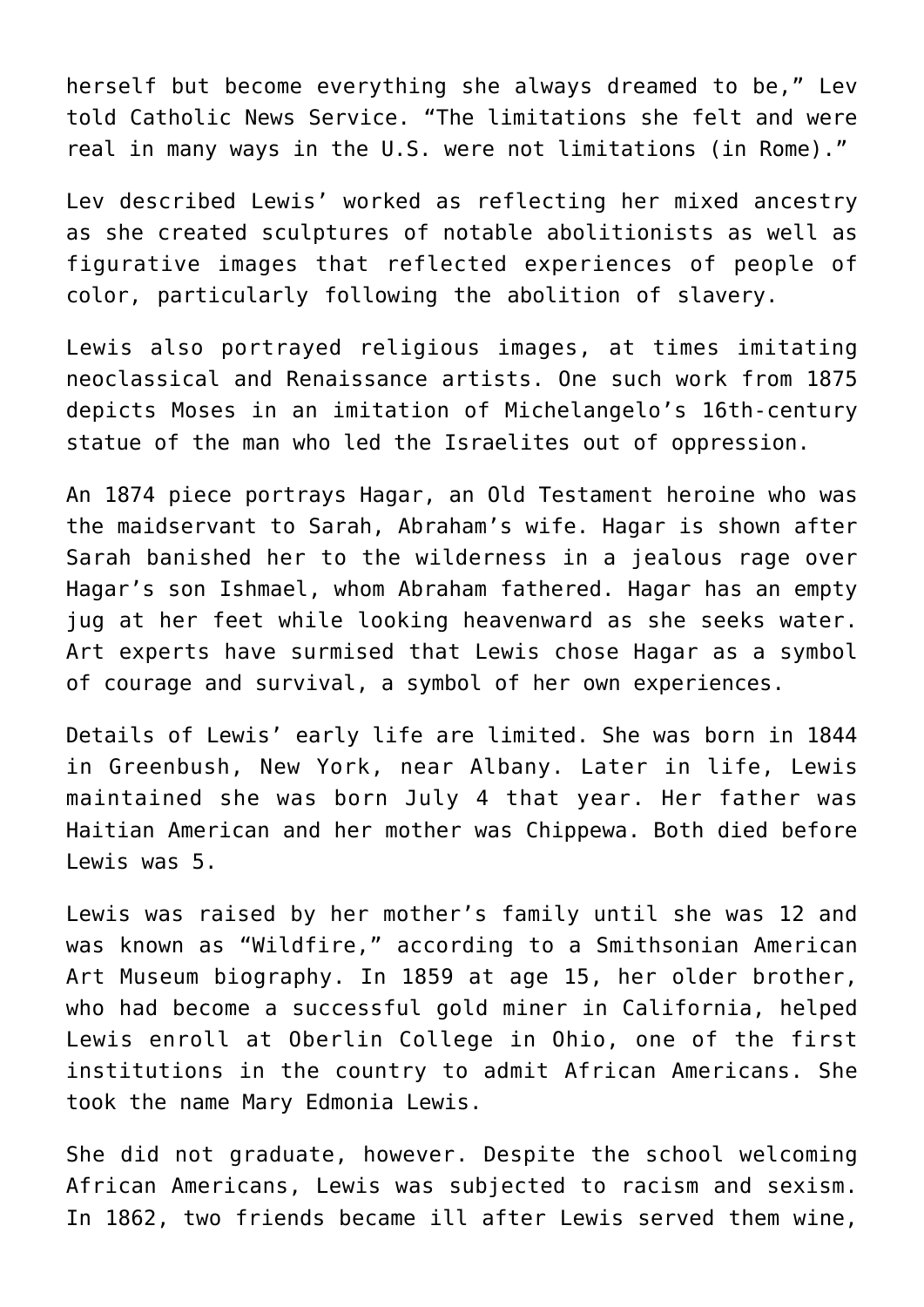opening the way to charges that she poisoned them.

The charges were dismissed at trial, but soon after Lewis was severely beaten by white vigilantes who left her for dead. About a year later, she was accused of stealing artists' materials from the school, but again was acquitted because of a lack of evidence. Lewis left Oberlin in 1863 for Boston, again with her brother's assistance. There she studied under portrait sculptor Edward Brackett.

In the resolutely anti-slavery atmosphere of Boston, Lewis was inspired to create busts of abolitionists John Brown, who led the doomed slave rebellion at Harper's Ferry, West Virginia, and Col. Robert Gould Shaw, who was killed while leading the all-Black 54th Massachusetts Regiment in the Union Army's unsuccessful second assault on Fort Wagner near Charleston, South Carolina, in 1863.

Lev said Lewis' work in Boston and Europe was inspired by her experiences as well as by the faith of the abolitionists, whose belief in human dignity was rooted in their deeply held religious principles.

Having saved enough money from the sale of her work, Lewis traveled to Europe in 1865 at age 20 in the hope of establishing her sculpting career. After stops in London, Paris and Florence, Italy, Lewis settled in Rome, where she opened a studio during the winter of 1865-1866 collaborating with other female sculptors in a male-dominated discipline.

Lewis' work caught the eye of several benefactors, including John Patrick Crichton-Stuart, known as the 3rd Marquess of Bute, a Scottish magnate who became Catholic at age 21.

Crichton-Stuart financially supported Lewis, allowing her to craft works that gained enthusiastic reviews. Lev, other art historians and scholars continue to study and teach about new understandings and discoveries about Lewis and her sculptures.